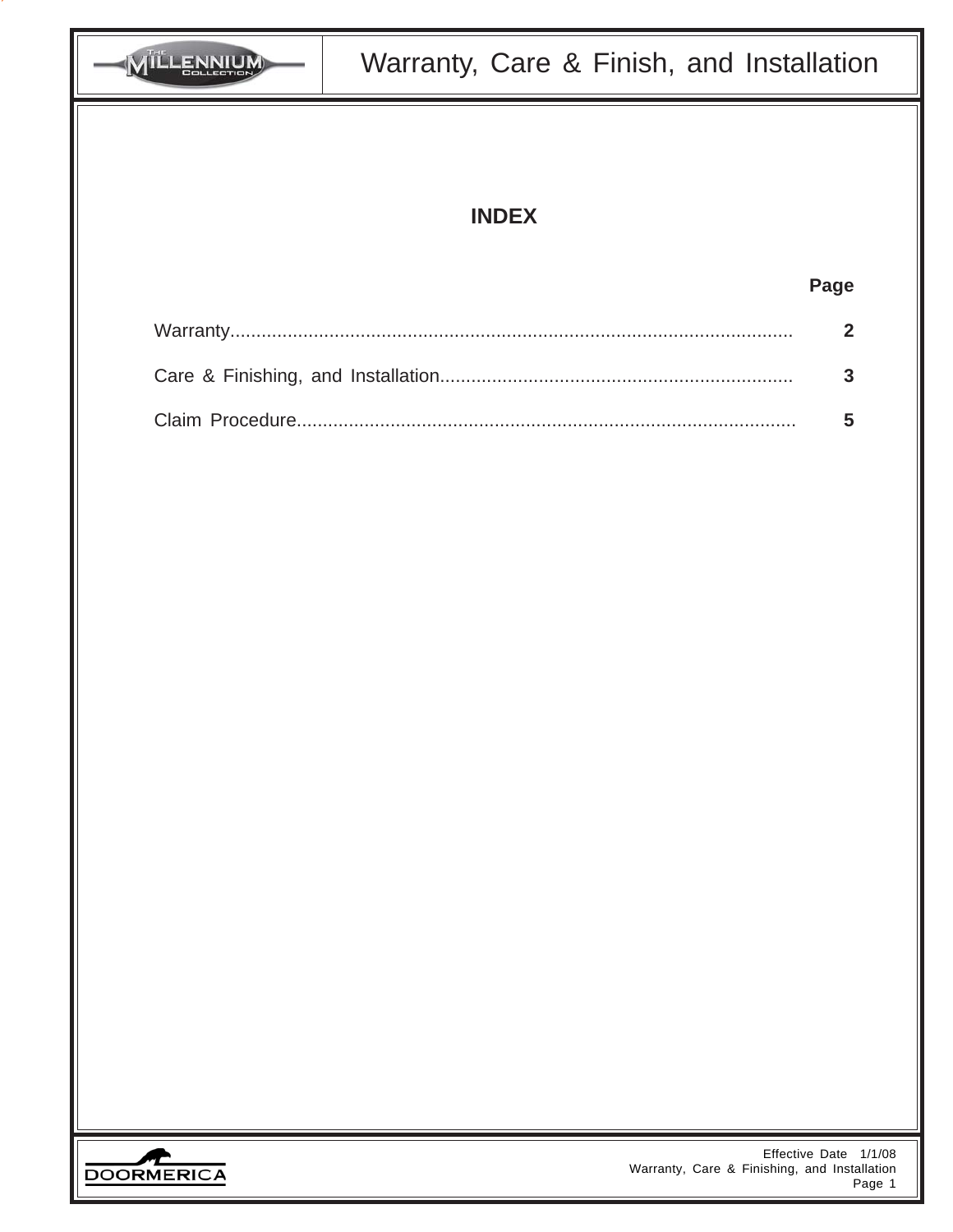

## **WARRANTY PERIOD:**

| <b>TYPE</b>                                        | <b>INTERIOR</b> | <b>EXTERIOR</b> | <b>SPECIALTY PRODUCTS</b>  |  |
|----------------------------------------------------|-----------------|-----------------|----------------------------|--|
| <b>INFINITY</b>                                    | 10 YEARS        | 2 YEARS*        | <b>VARIES WITH PRODUCT</b> |  |
| <b>ENCORE</b>                                      | 10 YEARS        | N/A             | <b>VARIES WITH PRODUCT</b> |  |
| <b>OVATION</b>                                     | 10 YEARS        | 5 YEARS*        | VARIES WITH PRODUCT        |  |
| *Only when exterior sealant is applied by ABS-Mfg. |                 |                 |                            |  |
|                                                    |                 |                 |                            |  |
| <b>SPECIALTY PRODUCTS</b>                          |                 |                 |                            |  |
| <b>LOUVER</b>                                      | 10 YEARS        | N/A             | N/A                        |  |
| CHALKBOARD                                         | 10 YEARS DOOR   | N/A             | 1 YEAR CHALKBOARD          |  |
| DRY ERASE                                          | 10 YEARS DOOR   | N/A             | 1 YEAR DRY ERASE           |  |
| <b>GLASS</b>                                       | 10 YEARS DOOR   | N/A             | 1 YEAR GLASS               |  |
| <b>MIRROR</b>                                      | 10 YEARS DOOR   | N/A             | 1 YEAR MIRROR              |  |
| ARCHED/RADIUS                                      | 10 YEARS DOOR   | N/A             | 1 YEAR JAMB                |  |
|                                                    |                 |                 |                            |  |

#### **Warranty Disclaimer:**

Should any door manufactured by American Building Supply fail to conform to this published warranty, American Building Supply will repair or replace the door. If repair or replacement is not practical, American Building Supply will refund the full purchase price of the door. The warranty does not cover refinishing, rehanging or any other cost related to the repair, replacement, or refund. The manufacturer will not be liable for any door(s) repaired or replaced without it's prior written consent. The purchaser, upon receipt of the doors, should inspect each door.

The purchaser must give written notice of any claim to American Building Supply within 15 days after receipt of doors. American Building Supply must be given a reasonable opportunity to investigate the reported defect before corrective action has begun.

#### **This warranty is subject to the following tolerances:**

- 1. Size tolerance: thickness  $\pm$  1/16", length  $\pm$  1/16", width  $\pm$  1/16", prefit width  $\pm$  1/16".
- 2. Squareness tolerance diagonal measurement difference will not exceed 1/8".
- 3. Factory hardware preparation tolerance  $\pm$  1/32" on hinge preparation and lock preparation cutouts.
- 4. Warp will not be considered a defect unless it exceeds 1/4" in the plane of the door itself. For doors 1-3/4" or thicker, warp will not exceed 1/4" in doors 3/6 x 7/0 or smaller, nor will it exceed 1/4" in any 3/6 x 7/0 section of larger doors. For doors less than 1-3/4" thick, warp will not exceed 1/4" in doors  $3/0$  x 7/0 or smaller. Warp is measured by placing a straight edge on the concave face and determining the maximum distance from straight edge to door face.
- 5. Louver door blade warp tolerance is not to exceed 1/4" between blades.
- 6. Pre-hung jamb warp tolerance is not to exceed 1/4".

#### **This warranty is subject to the following storage and handling instructions:**

- 1. Doors shall always be stored flat and in clean, dry surroundings protected from dirt, water, and abuse. If stored for a long period of time, the doors must be sealed on all six sides with a high quality primer sealer. Never store doors directly on concrete and allow spacing for proper ventilation.
- 2. Doors must not be exposed to excessive amounts of moisture, heat or direct sunlight.<br>3. Doors must always be handled with hands or clean gloves. Doors must always be handled with hands or clean gloves.
- 4. Doors must always be lifted and carried, do not slide or drag across one another.

#### **This warranty is subject to the following finishing instructions:**

- 1. Interior primed doors should be finished in accordance with the published American Building Supply care and finishing instructions for primed interior doors.
- 2. Exterior primed doors should be finished in accordance with the published American Building Supply care and finishing instructions for primed exterior doors and must be ordered with exterior sealant.

#### **Warranty limitations and exclusions:**

- 1. Exterior doors in locations without adequate overhang protection from the elements, or hung in pairs.
- 2. Doors painted dark colors without protection from the elements.
- 3. Exterior doors without exterior sealant applied by ABS-Mfg, door thicknesses less than 1-3/4" and/or with panel thickness less than 5/8".
- 4. The natural variations or unsatisfactory results in color, texture, gloss level, or appearance resulting from the field application of paint or any other finishing material.
- 5. Warp not exceeding 1/4" in the plane of the door itself. Warp shall include bow, cup and twist. For doors larger than 3/0 x 7/0, warp not exceeding 3/8" in the plane of the door itself.
- 6. Doors left unfinished at the job site and exposed to the sun or excessive cold, heat, or moisture.<br>7. Radius top doors for warp or exterior applications
- Radius top doors for warp or exterior applications.
- 8. Doors with design one side / flush slab one side.
- 9. Glass or Mirror breakage once doors have been received.
- 10. Failure to drill pilot holes for all hardware attachment screws.
- 11. Failure to follow Care & Finishing, Installation, and Maintenance Instructions.
- 12. Specialty doors, such as Glass, Louver, Mirror, Marking Board and split design when used in exterior applications.
- 13. Jambs shipped knock down.
- 14. Failure to install pre-hung jambs and doors per Installation Instructions. Including, but not limited to, improper handling and on-site storage per Care & Finishing.
- 15. Cutting doors more than 1" in height and/or more than a total of 1/4" in width.
- 16. Damage beyond the control of American Building Supply, Inc., including but not limited to, mishandling, shipping caused breakage, cracking or scratching; normal wear and tear, customer misuse, abuse, neglect or alteration; acts of nature including, but not limited to, fires, floods, earthquakes, wind, etc.

There are no warranties that extend beyond the foregoing, and the manufacturer's responsibility under this warranty is as stated herein. No dealer, distributor or person other than the manufacturer has the right to alter this warrant verbally or in writing. The manufacturer shall not be liable for consequential, indirect or incidental damage, or for any amount in excess of the manufacturer's price for the doors involved, whether the claim is for breach of warranty or negligence.

In order to provide our customers with the finest products, manufactured in the most up-to-date manner, American Building Supply reserves the right to make design or specific construction changes without notice.

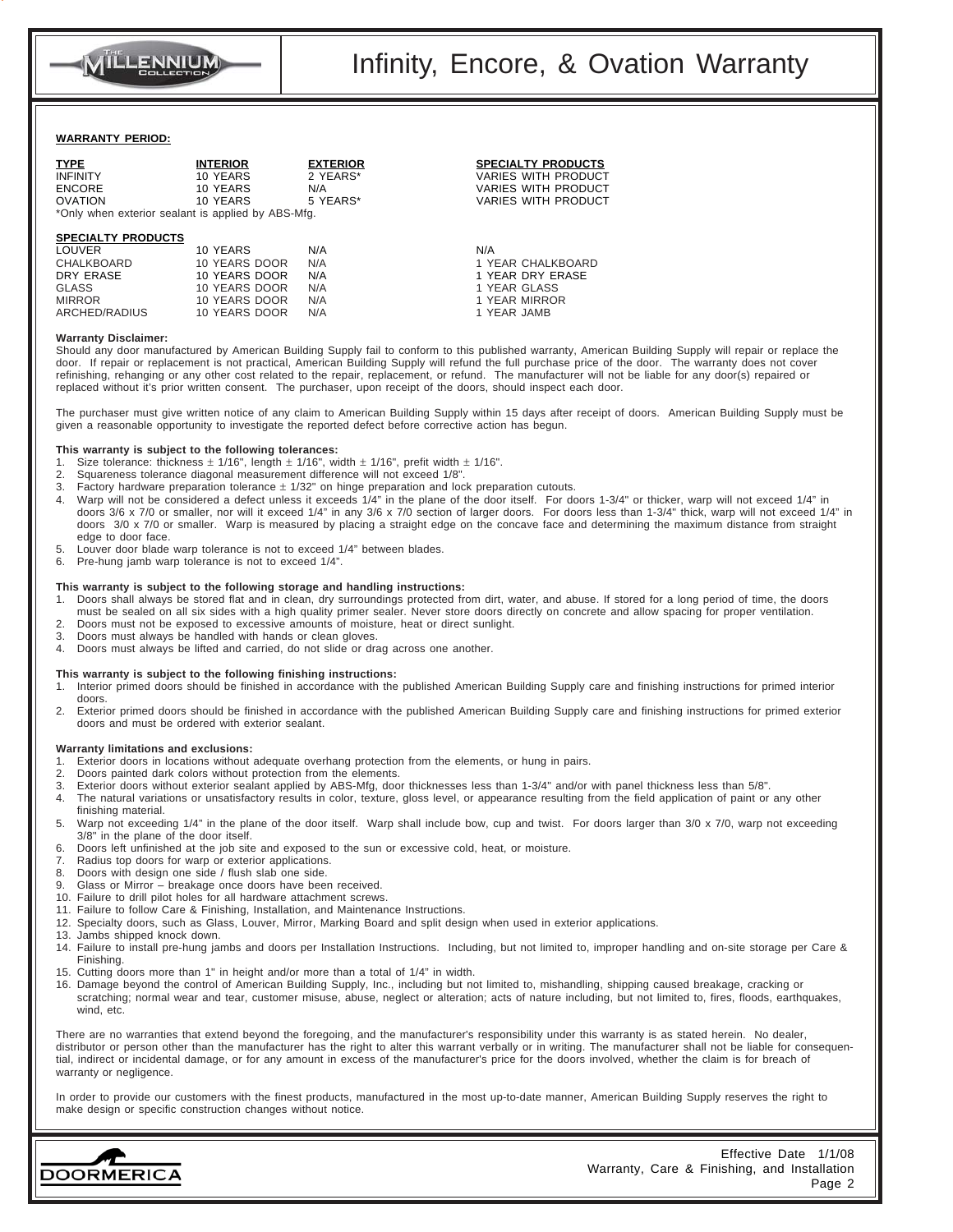

## **Care & Finishing:**

### **Care & Finishing Instructions (WDMA Recommendations):**

- 1. Acclimatize Prior to painting, insure that the building atmosphere is dried to a normal interior relative humidity and temperature. Insure that the doors have been allowed to equalize to stable moisture content.
- 2. Storage Doors should always be stored flat and in a clean dry surrounding with spacing to allow for proper ventilation. Doors should not be stored directly on concrete or leaned against walls.
- 3. Preparation Doors should not be considered ready for painting when initially received. Prior to painting, remove all handling marks, raised grain, and other undesirable blemishes by completely block sanding all surfaces with 180-220 grit sand paper or fine sanding sponges and spot prime as needed. 4. Seal Door - All exposed surfaces must be sealed, including the top and bottom rails.
- 5. Between Coats Insure that the door surfaces being painted are satisfactory in both smoothness and color before applying the next coat. Sand if necessary and be sure that each coat is hard and dry before applying the next coat.
- 6. Paint Selection On factory primed doors, a waterborne all acrylic latex finish is most compatible with the primers used and is highly recommended. Always obtain and follow paint manufacturers recommendations. Never attempt to paint in high moisture conditions, for the paint will not dry quickly enough and will penetrate into the door and can cause expansion and surface irregularities.
- 7. Exterior Application When painting exterior doors, two coats of high quality exterior sealer or primer must be used. Top and bottom rails, edges, faces, hardware cutouts, light and louver cutouts must be sealed prior to finish painting. This must be done as soon as the doors arrive at the job site. To prevent warping, avoid dark colors and have adequate overhang to protect the doors from the elements. Exterior doors must be ordered with exterior sealant applied at factory or warranty will be voided.
- 8. Painting Apply a minimum of two coats of high-grade latex or enamel appropriate for the application to all six sides. During paint application process doors should be stood straight up or hanging. Do not lean doors or lay doors down without equal support throughout the door to avoid warpage. Insure that the environment that the doors are painted in is dry and at a temperature recommended by paint manufacturer.
- 9. Test Door Always only paint ONE door to assure quality first before continuing on. ABS-Mfg must be contacted immediately if any quality issues are noticed.

## **Maintenance:**<br>1. Most finish

- Most finishes on exterior doors deteriorate relatively quickly. Inspect the condition of exterior finishes at least once a year and refinish as often as needed to maintain the protective integrity of the finish.
- 2. Insure that the doors continue to swing freely and that all hardware remains functional.

#### **Installation:**

- The utility or structural strength of the doors must not be impaired in fitting to the opening, in applying hardware, in preparing for lites, louvers, plantons or any other detailing.
- 2. Use two hinges for door up to 60" in height, three hinges for doors up to 90" in height and an additional hinge for every additional 30" of door height or portion there of. Use heavy weight hinges on doors over 175 pounds. For special 90 minute rated doors special hinge applications apply due to excessive door weight.
- 3. Clearance between door edges and door frame should be a minimum of 1/16" on hinge edge. For latch edge and top rail the clearance should be 1/8". 4. All hardware locations, preparations for hardware and methods of hardware attachment must be appropriate for the specific door construction.
- Templates for specific hardware preparation are available from hardware manufacturers or their distributors. 5. When lite or louver cutouts are made for exterior doors, they must be protected in order to prevent water from entering the door core. Metal flashing on cutouts is required.
- 6. Pilot holes must be drilled for all screws that act as hardware attachments. Threaded to head screws, are preferable for fastening hardware to non rated doors and are required on all fire rated doors.
- 7. In fitting for height, do not trim top or bottom edge more than 3/4" unless accommodated by addition blocking. Never trim the top edge of a fire rated door.
- 8. Doors and door frames must be installed plumb, square and level.
- 9. When installed in exterior applications, doors must be properly sealed and adequately protected from the elements. Flashing should be applied at head, jambs and seal.
- 10. For installation of any fire rated door see "Fire Door Installation see #12 below".

#### 11. **Radius jamb installation:**

- 11.1 To insure a proper installation make sure framing is square and plum. Before installing drywall, install MDF Radius Jamb Blocks (supplied with radius jamb product.
- 11.2 Install drywall over opening. When installing drywall, using screws rather than nail into the Jamb Block is suggested. Trim drywall to radius opening.
- 11.3 Install pre-hung radius door unit. Shim unit starting from the hinge side working around the door providing proper reveal. Installation directly against wall studs is strongly discouraged. Make sure jamb is plumb and the reveals between door and jamb are uniform and even. Note: For large or heavy doors you may need to replace the two hinge screws that are closest to the jamb stop with 2-1/2" to 3-1/2" screws that go through the shims and bite into the wall stud.
- 11.4 Your Radius Jamb System is shipped with the stop tacked into place. Adjust jamb stop if needed and finish nail. Install decorative casing around jamb providing an even reveal between casing and jamb edge.

#### 12. **Fire door installation:**

- NFPA 80, Fire doors and Windows, 1995 Edition, requires that all fire doors and frames be prepared under an inspection service.
- 12.1 All components of an opening must have a certification label or certification mark to identify as a fire rated component. This identification MUST be applied at the point of manufacture or at an authorized machining distributor. FIELD LABELING OF ANY COMPONENT BY ANYONE OTHER THAN THE INSPECTION AGENCY SHALL VOID THE LABEL.
- 12.2 The lowest rating of any component determines the rating for the total assembly. (I.e. if a 1 hour door is installed in a 20 minute frame, the maximum rating for the total assembly would be 20 minutes.)
- 12.3 The clearance between the door and the frame and between meeting edges of doors swinging in pairs shall not exceed 1/8 inch. The clearance under the bottom of the door shall be as follows. Any trimming for height may be done on the bottom rail only (per NFPA 80, maximum trim of 3/4" - 19.0mm allowed on site.
	- 12.3.1 The clearance between the bottom of the door and a raised noncombustible sill shall not exceed 3/8".
	- 12.3.2 Where there is no sill, the clearance between the bottom of the door and the floor shall not exceed 3/4".
	- 12.3.3 The clearance between the bottom of the door and the rigid floor tile shall not exceed 5/8".
	- 12.3.4 The clearance between the bottom of the door and the nominal surface of floor covering shall not exceed 1/2".

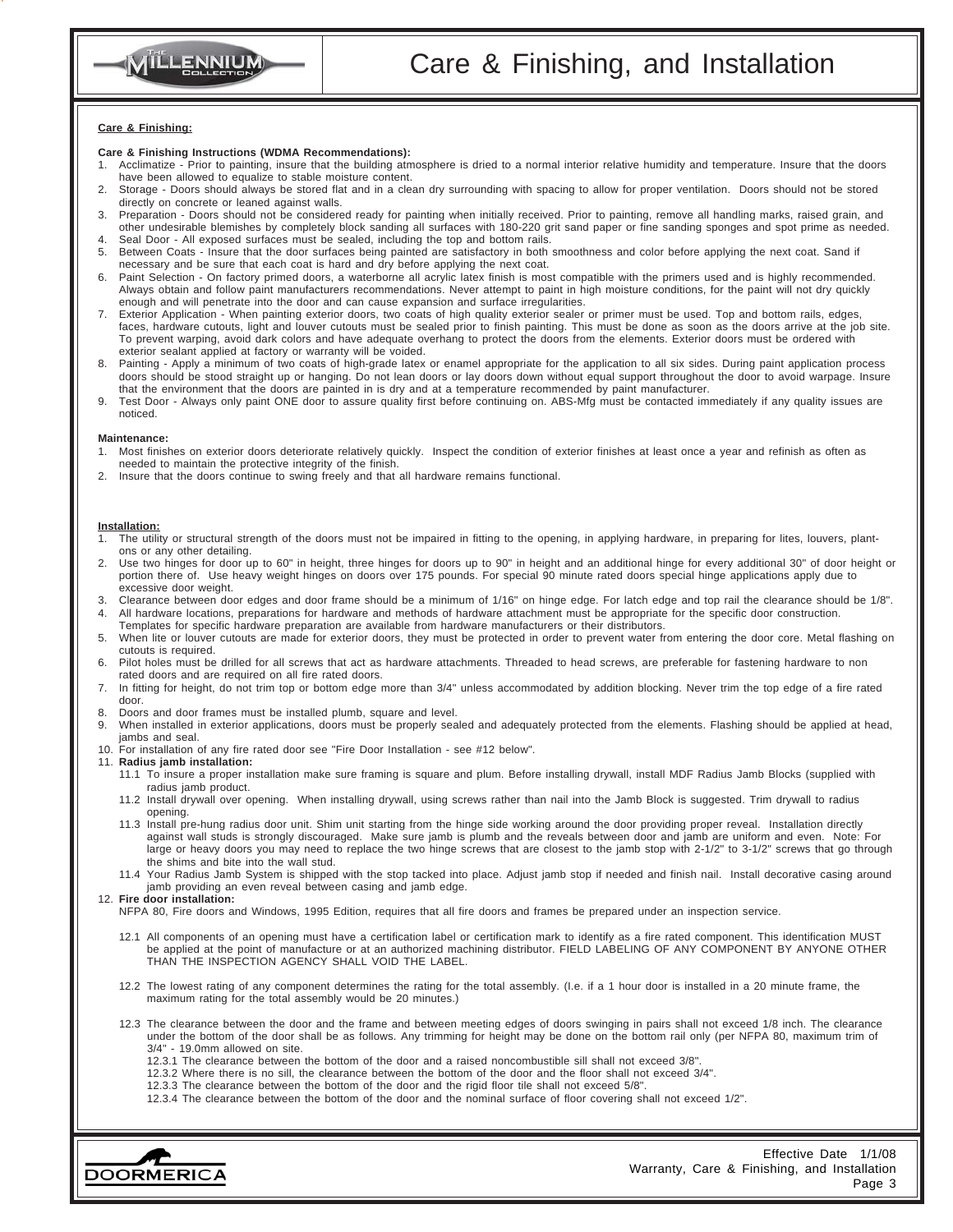

- 12.4 Job site modification is restricted to the following.
	- 12.4.1 Function holes for mortise locks, and mounting holes for hardware not to exceed 1" in diameter.
	- 12.4.2 Holes for labeled viewers.
	- 12.4.3 Protection plates and preparation of surface mounted hardware.
	- 12.4.4 A maximum of 3/4" undercutting of BOOK HEIGHT doors.
	- 12.4.5 Pilot holes MUST be drilled for all screw applications.
- 12.5 Fire doors, with wood, particleboard, or mineral core are manufactured with the same size top and bottom rails, so that either end of the door can be the top. If there is an exception, the rails will be identified, and the top of the door must not be trimmed.
- 12.6 Positive pressure assemblies require the following.
	- 12.6.1 To qualify for smoke and draft assemblies (PER UBC STD 7-2 1997) the doors must have the secondary "S" label and be installed with listed gasketing that meets (UBC STD 7-2 1997 Part 2) for 20 Minute only.

12.6.2 Approved intumescent smoke seals must be applied to the sides and top of the frame, and to the meeting edge of the inactive leaf of doors hung in pairs for Category B. When Category A doors are used, intumescent gasketing is not required. 12.6.3 See installation instructions provided with the approved intumescent smoke seals, which are used.

- 12.7 Latch sets must have a minimum throw of 1/2" NFPA 80 Table 2-8.2.3 states that the latch throw for pairs must be 3/4". The minimum latch throw is stated on the certification label.
- 12.8 Hinges to be installed per NFPA 80 Table 2-8.1.1. Two hinges are required for a 60" high door and one additional hinge is required for each additional 30" or fraction thereof. The size and thickness of the hinges are covered in the table.
- 12.9 Closers attached to mineral composite or particleboard core doors usually must be through bolted. An exception to this would be when the doors have interior blocking that would permit the closures to be attached with screws.
- 12.10When vision lights are installed in a fire door, the cutout must be done at the manufacturing facility or machining facility. Cutting the door for lights in the field is not allowed unless the preparation is performed under an inspection and a labeling program. Only certified fire rated glass, which is installed in approved frame shall be used. Only glazing labeled for fire may be used, and must be installed in accordance with their individual listing.
- 12.11Fire doors equipped with automatic louvers shall be used only for protecting openings in required enclosures when the opening is not in a means of egress or otherwise located so that products of combustion flowing through the opening could jeopardize the use of exits prior to the operation of the louver. 20 minute fire rated doors are not permitted to have louvers.
- 12.12Wrap around steel edges with an astragal must be applied to meeting edges of pairs, unless the certification label specifically states that they are not needed. 20 minute doors can usually be installed in pairs with metal steel meeting edges without an astragal. Steel meeting edges should be 18 or 20 gauge, with a minimum lap of 1". Attachment should be with 3/4" No. 8 screws, 12" on center. Mortise edge guards are not allowed unless included in the individual listing. When intumescent meeting edeges are used, metal edges are not required.
- 12.13Certification labels are attached at the point of manufacturer or under an inspection service and MUST NOT be removed or replaced except by authorized representatives of the inspection agency. Labels will be applied on the hinge stile at eye level.
- 12.14Intumescent Layered Core 45, 60 & 90 fire doors use requires the following additions and exclusions of above sections:
	- 12.14.1 Intumescent core fire doors MUST be manufactured to net size, no undercutting is allowed. This exception modifies12.4.4 above. 12.14.2 It is mandatory that hinges be installed per these instructions. 6/8 and 7/0 in height must be installed with three minimum and doors over 7/0 in height must have four minimum. Hinges must be 4-1/2" x 4-1/2" heavy weight, .180 depth, and 2" x #12 wood screws used. All 45, 60 & 90 minute Intumescent layered core doors will have hinge screw pilot holes drilled at the factory.
	- 12.14.3 Millennium 45, 60 & 90 minute (Intumescent layered core) doors are heavy. Please take the proper precautions when installing these doors. Extra help and care should be given do to the weight of the door.